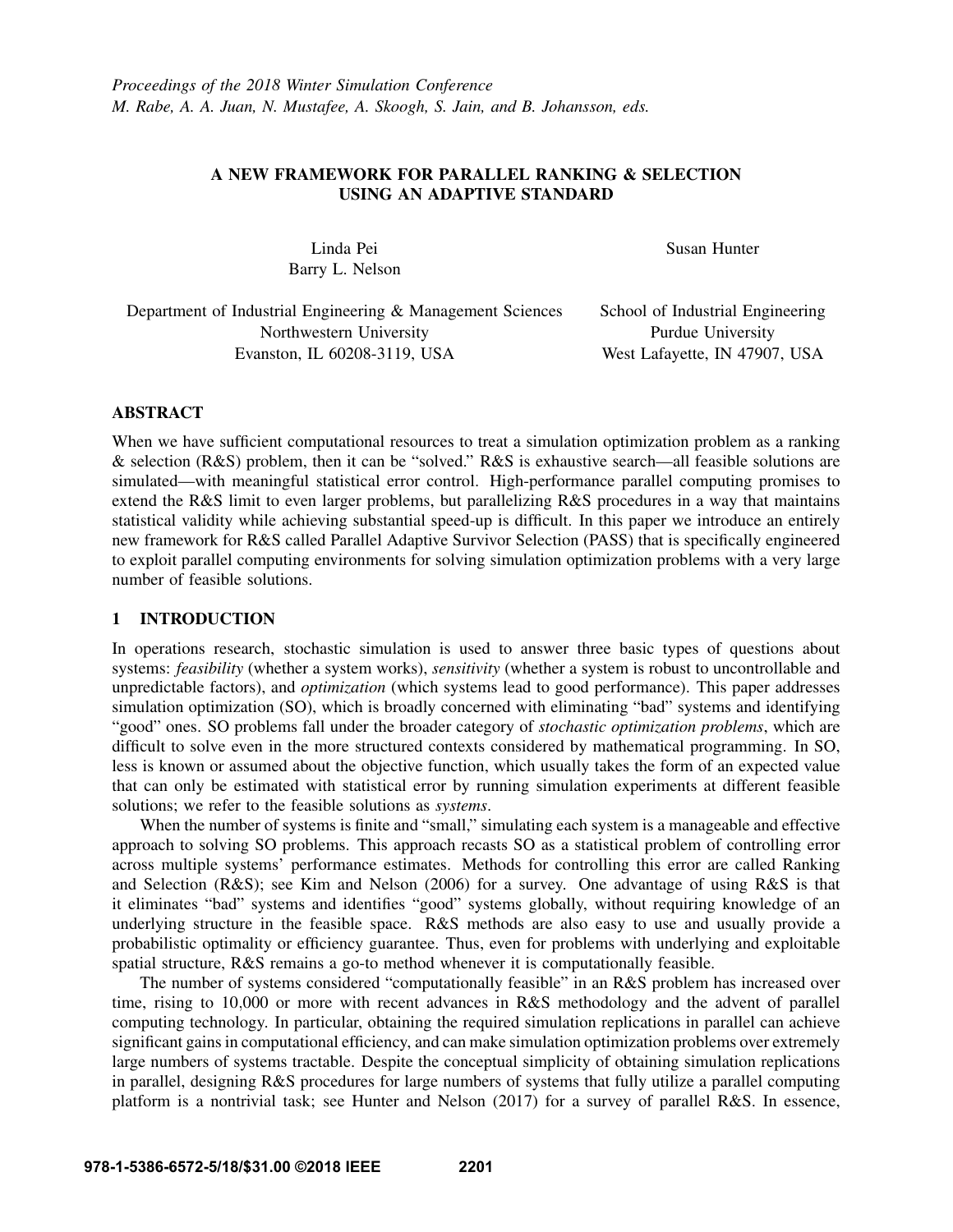comparisons between systems are fundamental to finding the "best" system, and obtaining valid system comparisons on a parallel computing platform introduces a tension between simulation and logistical efficiency; we use the term "logistical efficiency" to refer to effective coordination of computing resources. From a simulation point of view, frequently comparing system performances often reduces the total number of simulation replications required to determine the best system, which is efficient. From a logistical point of view, frequently comparing system performances often requires information synchronization across parallel processors, which is inefficient. Balancing simulation and logistical efficiencies is a crucial aspect of solving ever-larger R&S problems.

To explore these key parallel R&S issues in more detail, consider a general "master-worker" parallel computing framework, in which there are  $p+1$  parallel processors. The  $p$  "worker" processors complete "jobs" assigned and coordinated by one "master" processor. As in the framework by Hunter and Nelson (2017), jobs consists of tasks such as obtaining simulation replications from one or more systems, computing summary statistics, and performing calculations that compare systems. Calculations that compare systems require *coupled operations*, which are defined by Hunter and Nelson (2017) as calculations that require the output data from two or more systems. *Fully coupled operations* require the output data from all systems still in contention, such as determining the estimated-best system among all remaining systems, and may employ all *p* processors. Thus, although *p* jobs can be processed simultaneously, in contrast to a serial setting, the need for coupled operations in R&S often becomes a bottleneck that prevents a parallel R&S procedure from running *p* times as fast as a serial one.

While coupled operations sometimes may be performed asynchronously, maintaining the validity of common R&S statistical guarantees often forces coupling and synchronization to go together, which implies the bottleneck. For example, updating key statistics on the master processor "on the fly" as simulation replications are completed may introduce statistical issues such as bias (see, e.g., Ni et al. 2013). Frequentist procedures usually provide a guaranteed probability of selecting a system that is the best or is within a predefined optimality gap from the best. These guarantees are called *probability of correct selection* (PCS) or *probability of good selection* (PGS) guarantees. Bayesian procedures usually either maximize the posterior PCS, or minimize some expected loss between the selected system and the best possible system. In all cases, because "best" is a relative measure, coupled comparisons that maintain statistical validity are important. The easiest way to maintain statistical validity during coupled operations is to force processors to synchronize. In a multi-processor computer architecture, coupled operations that maintain statistical validity often force the master to wait for multiple worker processors to complete their jobs, and for worker processors to wait for the master to receive and start new jobs.

Despite the need for synchronization, performing such coupled comparisons frequently improves simulation efficiency. In a single-processor computer architecture, "effort" is characterized by the total number of simulation replications needed by the R&S procedure. Employing many coupled or fully coupled operations can help good systems eliminate inferior ones quickly and facilitate continual fine-tuning of the allocation of simulation effort. Many popular R&S methods require pairwise comparisons after each round of simulation replications and are highly efficient from a simulation perspective. However, in a naïvely parallel implementation, the workers will idle while the master carries out  $O(k^2)$  pairwise comparisons to determine the next set of jobs; this becomes a prohibitive feat when the number of systems *k* is very large. Thus, the increased simulation efficiency comes at a cost: coupling implies synchronization, synchronization implies waiting, and waiting diminishes speed-up.

In this paper, we introduce an entirely new perspective on R&S in parallel computing environments. We argue that "correct selection" is not always an appropriate objective, and it does not scale well as the number of feasible solutions *k* becomes very, very large. We consider a different objective, the *expected false elimination rate* (EFER), which we define in §3. Then, drawing inspiration from the "comparisons with a standard" literature, we propose Parallel Adaptive Survivor Selection (PASS) as a paradigm that adaptively "learns" a standard while controlling the EFER. Controlling the EFER and learning the standard facilitates an approach that effectively avoids synchronized coupled operations, keeping worker processors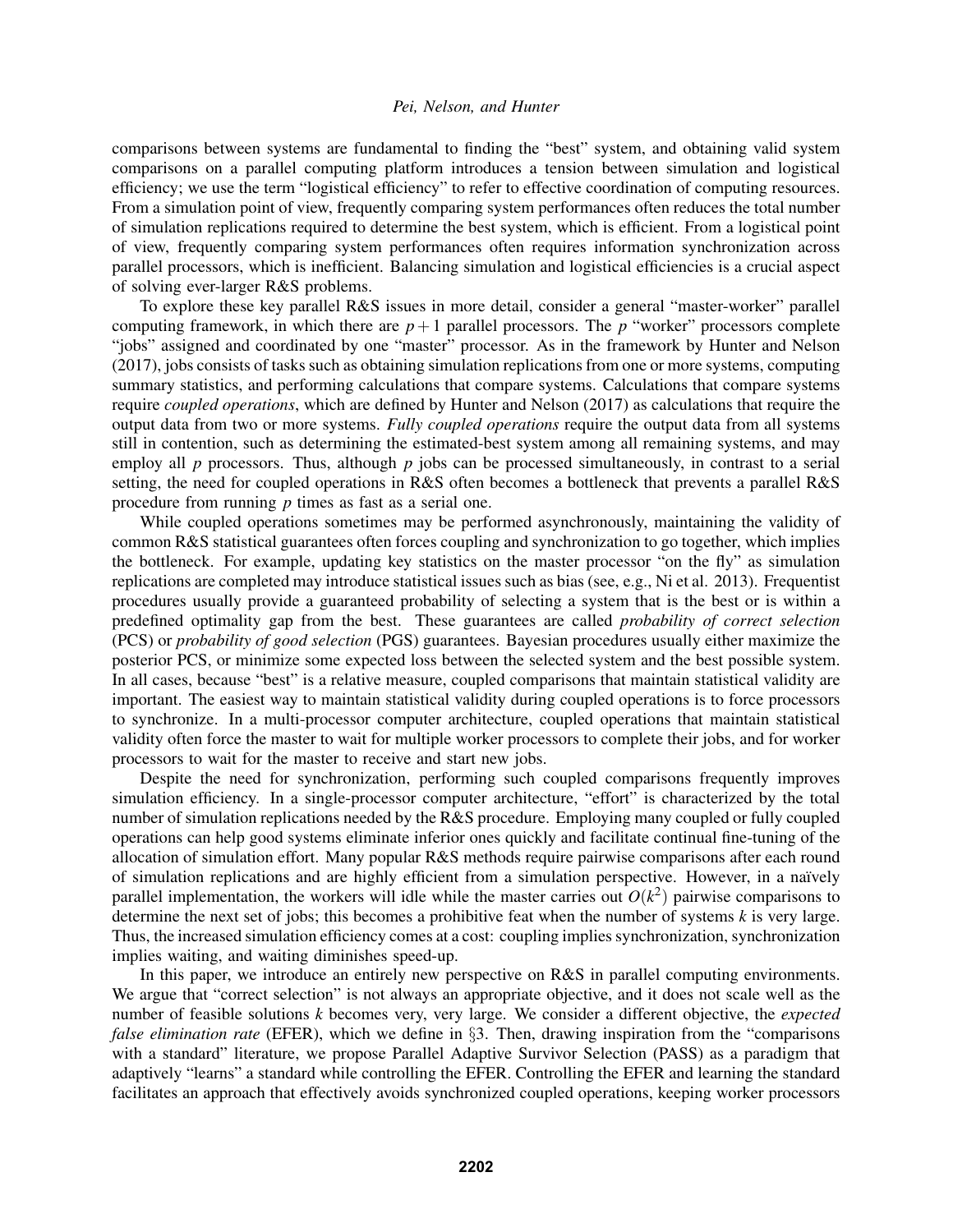almost constantly busy, and the master processor largely idle. Thus, PASS is logistically efficient without wasting simulation replications. The PASS paradigm is unlike any other R&S approach in its objective and how it exploits parallel computing.

The paper is organized as follows: Section 2 provides the relevant background and building blocks of PASS. Section 3 introduces the generic PASS framework, and Section 4 specializes it to a particular algorithm we call bi-PASS. Numerical illustrations can be found in Section 5.

# 2 FOUNDATION OF PASS: COMPARISONS WITH A STANDARD

The inspiration for PASS lies in the class of R&S procedures known as "comparisons with a standard." These procedures compare all system performances with a standard,  $\mu^*$ , which is either a known constant or the unknown mean of a benchmark system that must also be simulated. These procedures are interesting to us in the context of PASS because if  $\mu^*$  is a known constant, comparisons with a standard procedures require *no coupling*, which makes their parallel implementation require less synchronization. In this section, we explore background literature on comparisons with a standard procedures, which will form the foundation of PASS. We consider two broad categories of procedures that perform comparisons with a standard: (a) those that select a single best "system," which is either the standard  $\mu^*$  or an alternate system  $i \in \{1, 2, \ldots, k\}$ , and (b) those that select a subset of systems, all of which are estimated to be better than the standard  $\mu^*$ . Henceforth, we assume larger system performances are better, such that if we have  $k$ systems, *k* (or a system whose mean is equal to system *k*'s) is the best, and the systems have true mean values  $\mu_k \geq \mu_{k-1} \geq \cdots \geq \mu_2 \geq \mu_1$ .

Among methods that select a single best system, Nelson and Goldsman (2001) and Kim (2005) provide two-stage and fully sequential procedures, respectively, that guarantee a correct selection with pre-specified probability in the presence of unknown and unequal system variances. The standard is given special status such that it will be selected even when it is tied with the best non-standard system, and a non-standard system will be selected only if it significantly beats the standard and all others. Both procedures employ an indifference-zone framework, guaranteeing that for indifference-zone parameter  $\delta > 0$ ,

Pr{select the standard  $|\mu^* \ge \mu_k$ }  $\ge 1 - \alpha$ ,

Pr{select the system  $k \mid \mu_k - \mu^* \ge \delta$ ,  $\mu_k - \mu_{k-1} \ge \delta$ }  $\ge 1 - \alpha$ ,

for a user-specified PCS of  $1/(k+1) < 1-\alpha < 1$ . The procedure by Nelson and Goldsman (2001) also provides confidence bounds on the difference between the mean of each alternative system and the standard, or each alternative system and the best alternative system, depending on the selection decision. Both procedures require assumptions. Specifically, Nelson and Goldsman (2001) require that the difference between each simulation output and its true mean is independent of the true mean, which is an assumption that normally distributed simulation output satisfies. Kim (2005) requires that the simulation output of each system is normally distributed and uses properties of Brownian motion to construct continuation regions that determine when the standard or an alternative system is eliminated.

Among methods that select a subset of systems, there are a variety of approaches. Of particular interest is Singham and Szechtman (2016), who employ a hypothesis testing approach to identify the set of "non-null" systems that are better than the standard. They assume that most of the *k* systems are "null" and have true means equal to the standard  $\mu^*$ . The remaining systems are "non-null" and have true means of  $\mu^* + \delta$ , where  $\delta > 0$  is an indifference-zone parameter. Instead of guarantees on the probability of correct selection, this framework involves guarantees on the expected false discovery rate (EFDR), which is the probability that a system selected as non-null is actually null. The authors provide a threshold policy for normally distributed systems that assigns each system a *p*-value based on the hypothesis test, and selects systems with *p*-values smaller than some cut-off. This policy is based on empirical Bayes methods for large-scale inference (Efron 2012) and a well known algorithm from Benjamini and Hochberg (1995).

Other approaches to select a subset of systems include both the large-deviations and Bayesian approaches of Szechtman and Yücesan (2008) and Xie and Frazier (2013), respectively. Szechtman and Yücesan (2008)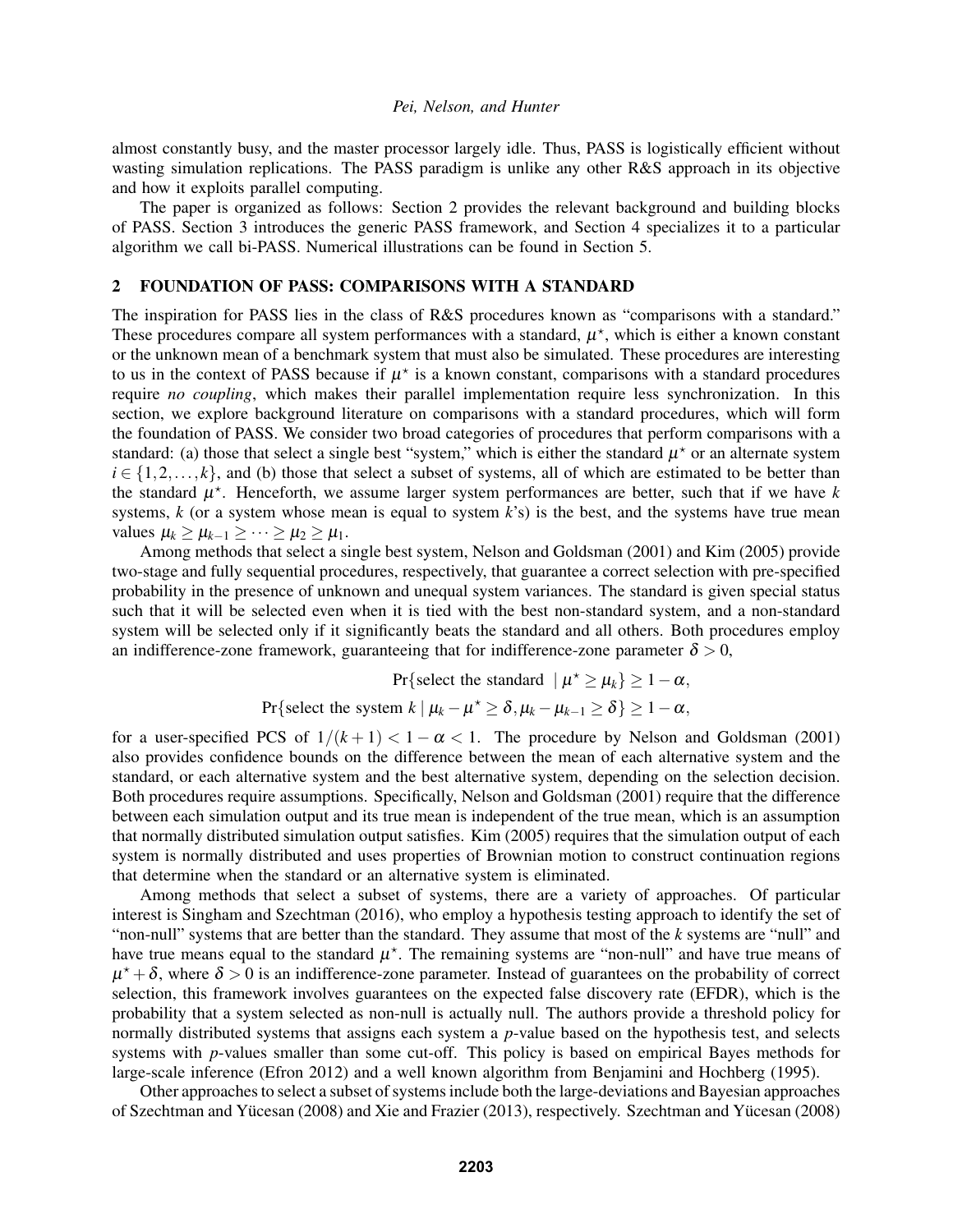derive an asymptotically optimal sample allocation for feasibility determination. Selecting a subset of feasible systems can be seen as an instance of selecting a subset of systems with some performance measure better than a known standard. Xie and Frazier (2013) assume that the standard is a known constant and provide a Bayes-optimal fully sequential sampling policy under a limited ability to simulate, which is modeled through sampling costs or random stopping times. Their procedure uses dynamic programming to find a sample policy that maximizes the value of the accumulated payoff minus the accumulated sampling costs when sampling ends. The accumulated payoff is based on how well the subset of better systems  $\{i: \mu_i \ge \mu^*, i = 1, 2, \dots, k\}$  is identified.

Finally, in related literature on factor screening, Wan et al. (2010) adapt the fully sequential comparisonwith-a-standard procedure of Kim (2005) to a simulation factor screening setting in which sequential bifurcation is used to detect "important" system factors. Factors are defined to be important if the effect that they have on a given performance measure is greater than some standard. The sequential bifurcation method is designed to a guarantee an EFDR, which corresponds to the expected number of factors incorrectly flagged as important.

We emphasize here two observations from the comparisons-with-a-standard literature that are important for PASS: (a) When simulated systems are compared with a known-value standard and *and not with each other*, then the comparison problems completely decouple; and (b) when the goal is to control an error rate, such as EFDR, then there is little or no statistical efficiency penalty *per system* as the number of systems *k* grows. Stated differently, the error rate is controlled marginally, rather than jointly. PCS, on the other hand, is a joint statement and the simulation effort per system increases with *k*, which is a serious issue when *k* is very large.

## 3 THE PASS PARADIGM

Recall that our goal is create a new R&S paradigm that decouples the operations within R&S procedures so that these procedures can run efficiently on a parallel computing platform and scale to very large numbers of systems. Although the comparisons-with-a-standard literature provides naturally decoupled procedures, there may exist no such standard, or the user may have no idea whether there are any systems better than the standard. That is, the standard may be "soft." Thus we propose PASS as a way to "learn the standard," by adaptively updating a standard to preserve some systems identified by the user as important, such as the top-*b* systems. In addition to learning the standard, we also control a different form of error than the traditional PCS or PGS. We instead control the EFER, which enables us to provide a statistical guarantee at every simulation replication *n* through the procedure. In what follows, we first discuss the EFER. Then, we describe how we learn the standard with PASS.

#### 3.1 EFER of Good Systems

To formally define the EFER in the context of PASS, we require a few definitions. First, our building block statistic for PASS is a centered partial sum of the outputs from system *i*

$$
S_i(n) = \sum_{j=1}^n (Y_{ij} - \mu^*) = \sum_{j=1}^n Y_{ij} - n\mu^*,
$$
 (1)

where  $Y_{i1}, Y_{i2}, \ldots$  are identically distributed  $(\mu_i, \sigma_i^2)$  for  $i = 1, 2, \ldots, k$ , and as in the context of comparisons with a standard,  $\mu^*$  is the *standard*. (We discuss the definition of  $\mu^*$  for PASS in more detail later, but for now we can think of it as a known standard.) Recall that we assume a bigger mean is better, and *henceforth, we assume*  $\mu_k > \mu_{k-1} > \cdots > \mu_1$ . This assumption is for simplicity in stating results, and strict inequality is not actually necessary. In addition, we will exploit an increasing function  $c_i(n) > 0$  with the property that for a given  $0 < \alpha < 1$  and any *i*,

$$
\Pr\{S_i(n) \leq -c_i(n), \text{ some } n < \infty \mid \mu^* \leq \mu_i\} \leq \alpha,\tag{2}
$$

$$
\Pr\{S_i(n) \le -c_i(n), \text{ some } n < \infty \mid \mu^* > \mu_i\} = 1. \tag{3}
$$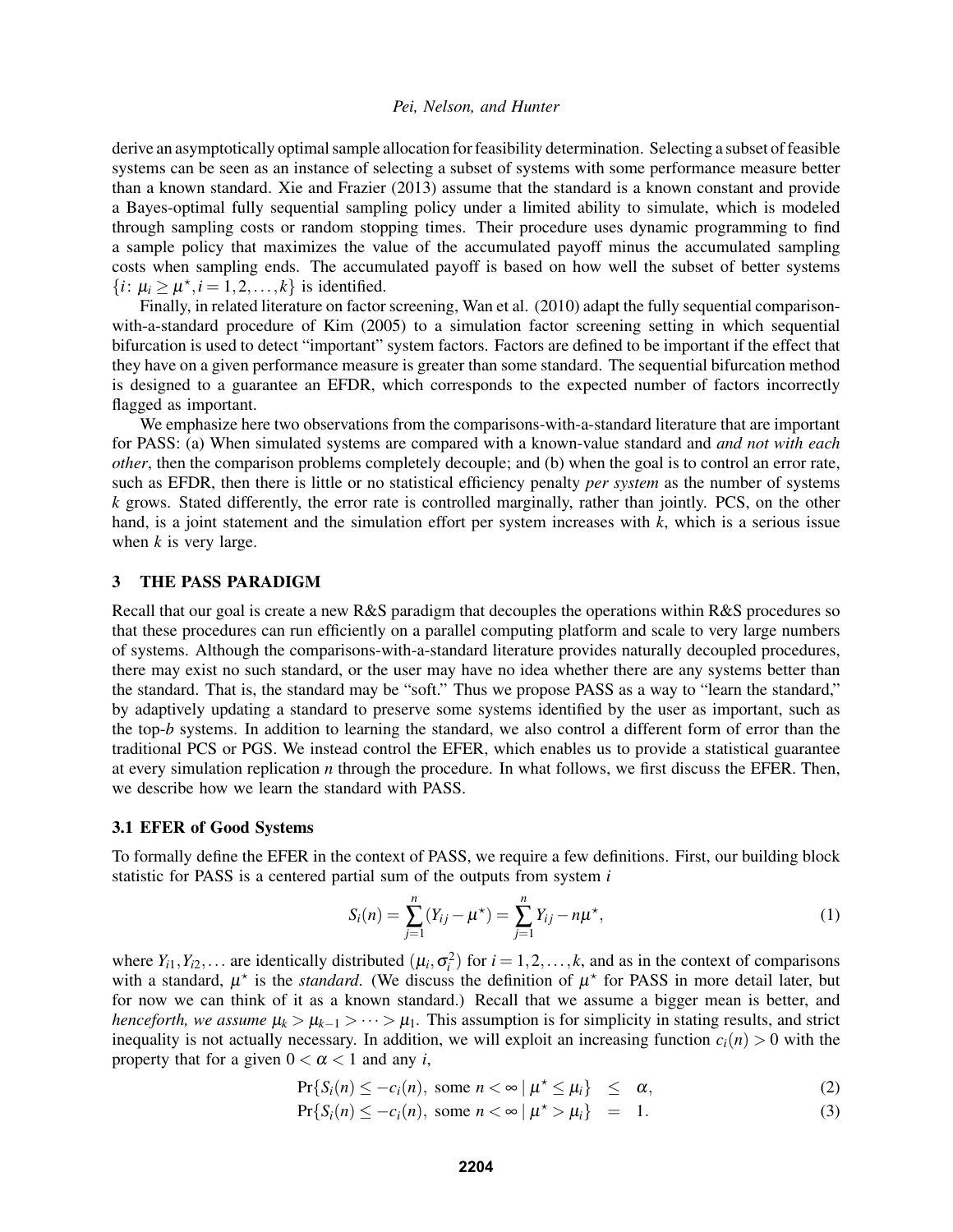Properties (2)–(3) state that the probability that the partial sum  $S_i(n)$  ever slips below  $-c_i(n)$  is bounded by α if system *i*'s mean is at least as good as the standard, and is 1 otherwise. This will be true for each system *i* individually. When the output data are i.i.d. normally distributed random variables, we can obtain  $c_i(\cdot)$  from results in Fan et al. (2016) for either variances known or unknown.

Now consider a procedure that eliminates system *i* if  $S_i(n) \leq -c_i(n)$  for some step  $n < \infty$ , and let  $\mathcal{G} = \{i : \mu^* \leq \mu_i\}$  be the set of "good" systems, which we assume is not empty. Further, let  $\hat{\mathcal{E}}_n \subset \{1, 2, ..., k\}$ be the set of systems that are eliminated at step *n*, and let  $\hat{\mathcal{E}}(\infty) = \bigcup_{n=1}^{\infty} \hat{\mathcal{E}}_n$ , the set of systems ever eliminated. Then we define the EFER to be

$$
\text{EFER} := \frac{E[|\mathcal{G} \cap \hat{\mathcal{E}}(\infty)|]}{|\mathcal{G}|},
$$

so that  $|\mathcal{G} \cap \hat{\mathcal{E}}(\infty)|$  is the number of good systems ever eliminated. Under our assumptions about  $c_i(\cdot)$ , and with no assumptions about whether the systems are simulated independently of each other, or how large |G| or *k* is, we have that EFER  $\leq \alpha$ . Further, notice that EFER  $\leq \alpha$  implies EFER(*n*)  $\leq \alpha$  for all  $n \geq 1$ , where the definition of  $EFER(n)$  is identical to that of  $EFER$  except with  $\hat{\mathcal{E}}(\infty)$  replaced by  $\hat{\mathcal{E}}(n) = \bigcup_{j=1}^{n} \hat{\mathcal{E}}_j$ . To see this, let  $\mathbb{I}_i(n)$  be an indicator variable that equals 1 if system *i* is eliminated by sample size *n*, and let I*<sup>i</sup>* be an indicator variable that equals 1 if system *i* ∈ G is ever eliminated. Then using Equation (2), for all  $n \geq 1$ ,

$$
\mathbb{E}[|\mathcal{G} \cap \hat{\mathcal{E}}(n)|] = \mathbb{E}[\sum_{i \in \mathcal{G}} \mathbb{I}_i(n)] \leq \mathbb{E}[\sum_{i \in \mathcal{G}} \mathbb{I}_i] = \sum_{i \in \mathcal{G}} \Pr\{\text{system } i \text{ ever eliminated}\} \leq |\mathcal{G}| \alpha.
$$

In addition, all systems in  $i \in \mathcal{G}^c$  are eliminated with probability 1 as  $n \to \infty$ .

### 3.2 Learning the Standard with PASS

Notice that evaluation of, say, systems *i* and  $\ell$  with respect to the standard  $\mu^*$  using Equation (1) is completely decoupled. In fact, if we had  $p \ge k$  worker processors so that we could run all simulations in parallel, then all partial sum tests could be executing at the same time with no coordination. Of course, this begs three questions: What is our SO objective? How do we set a value of  $\mu^*$  to achieve that objective? And how do we stop the evaluation, since systems better than the standard are unlikely ever to be eliminated, by design? Different versions of PASS provide different answers, as we illustrate below, and in the SO problems of most interest to us, we expect  $k \gg p$ .

We begin by describing a simple Parallel Survivor Selection (PSS) algorithm that does not adapt and that terminates when a computation budget is exhausted; that is, the standard  $\mu^*$  is provided as an input and there is no termination criterion other than exhausting the "computational resources" (which we intentionally specify vaguely). We then describe how to make PSS adaptive to different objectives. We avoid specifying any specific parallel computing environment other than there being *p* parallel processors to which we can assign "jobs" and a master processor that handles any necessary coordination. The PSS algorithm is listed as Algorithm 1 below. Note the complete absence of coupled operations.

What can be said about the set of surviving systems Q at termination? It will contain some, if not all, good systems  $i \in \mathcal{G}$ , with EFER less than or equal to  $\alpha$ . As the budget is finite, it may contain undesirable systems  $i \in \mathcal{G}^c$ , but if the budget increases without bound, such systems will be eliminated from Q with probability 1. Interestingly, these properties will also hold for a *moving* standard  $\mu(n)$ , as shown in the following Theorem 1.

**Theorem 1** Let  $\mu(n)$  be a real-valued function for which  $\mu(n) \leq \mu^*$  for all  $n = 1, 2, \dots$ , and  $\mu(n) \to \mu^*$ as  $n \to \infty$ . Under the assumption that G is nonempty, and that  $\mu^*$  is replaced by  $\mu(n_i)$  in PSS, then PSS guarantees

- 1. EFER  $\leq \alpha$ .
- 2. Pr $\{i \in \mathbb{Q} \mid i \in \mathbb{G}^c\} \to 0$  as budget  $\to \infty$ .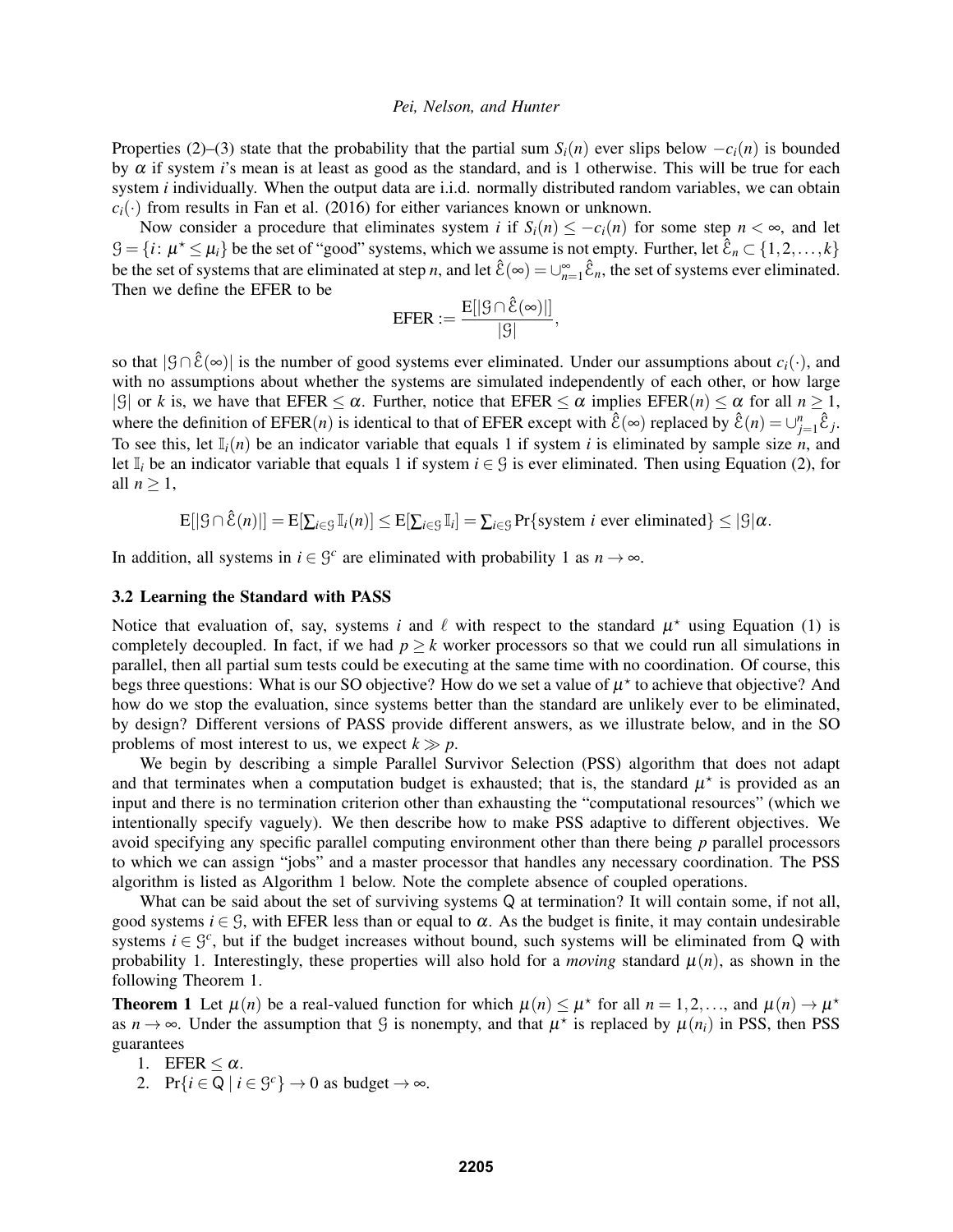| <b>Algorithm 1: Parallel Survivor Selection (PSS)</b>                                                             |  |  |  |  |  |  |
|-------------------------------------------------------------------------------------------------------------------|--|--|--|--|--|--|
| <b>Input:</b> known standard $\mu^*$ , replication increment $\Delta \geq 1$ , and a computational budget         |  |  |  |  |  |  |
| 1 Initialize: set of available worker processors $W \leftarrow \{1, 2, , p\}$ , ordered list of surviving systems |  |  |  |  |  |  |
| $Q \leftarrow \{1, 2, \ldots, k\}, n_i \leftarrow 0$ and $S_i(0) \leftarrow 0$ for all $i \in Q$                  |  |  |  |  |  |  |
| 2 repeat on master                                                                                                |  |  |  |  |  |  |
| while an available worker exists in W do<br>3                                                                     |  |  |  |  |  |  |
| remove the next system $i \in Q$ and assign to available worker $w \in W$<br>4                                    |  |  |  |  |  |  |
| on worker $w$<br>5                                                                                                |  |  |  |  |  |  |
| receive directions and statistics from master, initialize: $j \leftarrow 0$<br>6                                  |  |  |  |  |  |  |
| repeat<br>7                                                                                                       |  |  |  |  |  |  |
| 8                                                                                                                 |  |  |  |  |  |  |
| $j \leftarrow j+1$<br>simulate system <i>i</i> to obtain $Y_{i,n_i+j}$ and update $S_i(n_i+j)$<br>9               |  |  |  |  |  |  |
| <b>until</b> $j = \Delta$ or $S_i(n_i + j) \leq -c_i(n_i + j)$<br>10                                              |  |  |  |  |  |  |
| communicate statistics and elimination status of system $i$ to master<br>11                                       |  |  |  |  |  |  |
|                                                                                                                   |  |  |  |  |  |  |
| while <i>message queue nonempty</i> do<br>12                                                                      |  |  |  |  |  |  |
| receive statistics and elimination status from worker $w$ regarding system $i$<br>13                              |  |  |  |  |  |  |
| if system <i>i</i> is not eliminated then return it to the queue $Q = Q \cup \{i\}$<br>14                         |  |  |  |  |  |  |
| release worker w to available workers $W = W \cup \{w\}$<br>15                                                    |  |  |  |  |  |  |
| 16 until the computational budget is consumed                                                                     |  |  |  |  |  |  |
| 17 return $\Omega$                                                                                                |  |  |  |  |  |  |

Proof: Conclusion 1 holds because for each *i*

$$
\Pr\bigg\{\sum_{j=1}^{n_i}\big(Y_{ij}-\mu(n_i)\big)\leq -c_i(n_i),\text{ some }n_i<\infty\bigg\}\leq \Pr\bigg\{\sum_{j=1}^{n_i}\big(Y_{ij}-\mu^{\star}\big)\leq -c_i(n_i),\text{ some }n_i<\infty\bigg\},
$$

since  $\mu(n_i) \leq \mu^*$  for all  $n_i$ . The result then follows from (2).

For Conclusion 2, let  $\tilde{\mu} = \max\{\mu_i : i \in \mathcal{G}^c\}$ . Thus,  $\tilde{\mu} < \mu^*$ . Then  $\mu(n_i) \to \mu^*$  implies that there exists  $\tilde{n}$  large enough that  $\mu(n_i) \in (\tilde{\mu}, \mu^*]$  for all  $n_i \geq \tilde{n}$ . For any value in this interval the result holds by (3).  $\Box$ 

Theorem 1 suggests that—in the absence of knowledge of a desirable  $\mu^*$ —we could be adaptive and somehow work our way toward a  $\mu^*$  that will achieve a desired objective; we call this PASS. Generically, let the standard  $\mu^*$  be a function of the true means:  $\mu^* = g(\mu_1, \mu_2, ..., \mu_k)$ . There are many useful mappings, depending on the context, including the following:

$$
\mu^* = \mu_k \tag{4}
$$

$$
\mu^* = \mu_{k-b+1} \tag{5}
$$

$$
\mu^* = \min\{\mu^\dagger, \mu_{k-b+1}\}.
$$
\n(6)

Objective (4) is the most like a typical R&S procedure in which only the single best is desired; (5) applies when all of the top *b* systems are considered "good;" while (6) states that *all* systems with means as large as some known value  $\mu^{\dagger}$  are of interest, if there are any, and otherwise only the *b* best are. The challenge is that since  $\mu_1, \mu_2, \ldots, \mu_k$  are unknown we need to *learn* the value of  $\mu^*$  from the simulation outputs in a way that does not destroy the desirable properties of PSS in Theorem 1. For concreteness we focus on (4) in the remainder of the paper, and exhibit one such approach in the next section.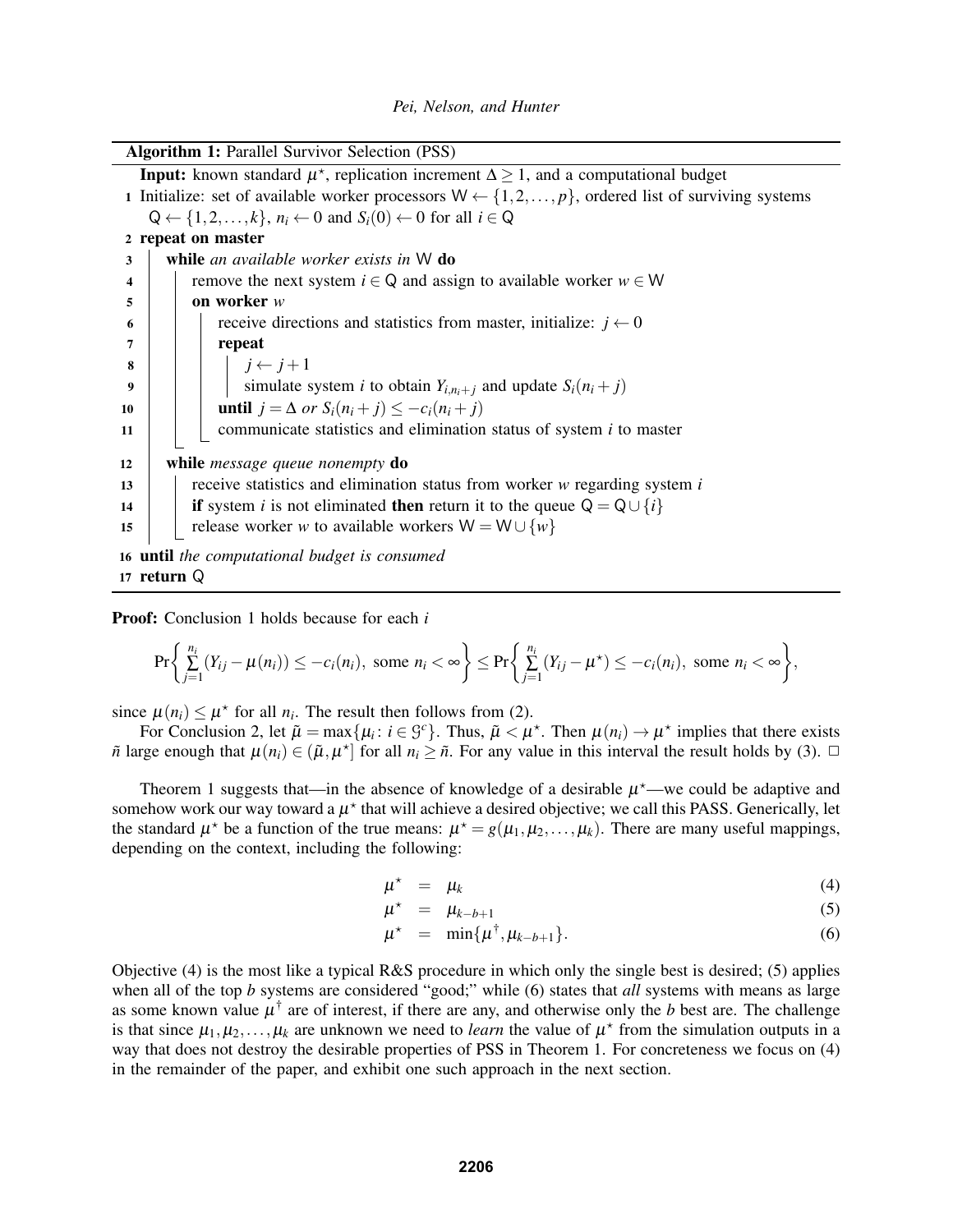## 4 BI-PASS ALGORITHM

We adopt the definition in (4) for the desired standard,  $\mu^*$ , which means we want the probability of falsely eliminating the best system to be less than or equal to  $\alpha$ , while ideally all of the other  $k-1$  systems are eliminated before exhausting the budget. The strategy of the bisection-PASS (bi-PASS) algorithm is to set the standard at the midpoint, by value, of the surviving systems and work to eliminate those whose mean is lower than the midpoint; this then raises the midpoint, and eliminations continue like a bisection search. Therefore, the ideal midpoint  $\bar{\mu}$  when Q is the set of surviving systems is

$$
\bar{\mu}_{\text{ideal}} = \frac{1}{|Q|} \sum_{i \in Q} \mu_i.
$$

Notice that as long as Q contains system *k* then  $\bar{\mu}_{\text{ideal}} \leq \mu_k$ ; and if  $Q = \{k\}$  then  $\mu^* = \mu_k$ .

Since the true means are not known, the bi-PASS algorithm employs

$$
\widehat{\mu}^{\star} = \frac{1}{|Q|} \sum_{i \in Q} \overline{Y}_i(n_i),
$$

which is the average of the sample means of the surviving systems, to mimic  $\bar{\mu}_{\text{ideal}}$ . Updating the standard  $\hat{\mu}^*$  is a fast, simple job to be done by the master processor based on the output data reported back by the worker processors. The bi-PASS election is listed in Algorithm 2; it is similar to the PSS election worker processors. The bi-PASS algorithm is listed in Algorithm 2; it is similar to the PSS algorithm, except that the standard is updated.

| <b>Algorithm 2:</b> Bisection Parallel Adaptive Survivor Selection (bi-PASS) for $\mu^* = \mu_k$ |  |
|--------------------------------------------------------------------------------------------------|--|
|--------------------------------------------------------------------------------------------------|--|

**Input:** replication increment  $\Delta \geq 1$ , and a computational budget

1 Initialize: set of available worker processors  $W \leftarrow \{1, 2, ..., p\}$ , ordered list of surviving systems  $Q \leftarrow \{1, 2, ..., k\}, n_i \leftarrow 0 \text{ and } \bar{S}_i(0) \leftarrow 0, S_i \leftarrow 0 \text{ for all } i \in \bar{Q}, \text{ and } \hat{\mu}^* \leftarrow -\infty$ 

#### 2 repeat on master

| 3                                             | while an available worker exists in $W$ do                                          |  |  |  |  |  |  |  |
|-----------------------------------------------|-------------------------------------------------------------------------------------|--|--|--|--|--|--|--|
| 4                                             | remove the next system $i \in \mathbb{Q}$ and assign to available worker $w \in W$  |  |  |  |  |  |  |  |
| 5                                             | on worker $w$                                                                       |  |  |  |  |  |  |  |
| 6                                             | receive directions and statistics from master, initialize: $j \leftarrow 0$         |  |  |  |  |  |  |  |
| 7                                             | repeat                                                                              |  |  |  |  |  |  |  |
| 8                                             | $j \leftarrow j+1$                                                                  |  |  |  |  |  |  |  |
| 9                                             | simulate system <i>i</i> to obtain $Y_{i,n_i+j}$                                    |  |  |  |  |  |  |  |
| 10                                            | update $S_i \leftarrow S_i + Y_{i,n_i+i}$                                           |  |  |  |  |  |  |  |
| 11                                            | update $\bar{S}_i(n_i + j) \leftarrow S_i - (n_i + j)\hat{\mu}^*$                   |  |  |  |  |  |  |  |
| 12                                            | <b>until</b> $j = \Delta$ or $\bar{S}_i(n_i + j) \leq -c(n_i + j)$                  |  |  |  |  |  |  |  |
| 13                                            | communicate statistics and elimination status of system $i$ to master               |  |  |  |  |  |  |  |
|                                               |                                                                                     |  |  |  |  |  |  |  |
| 14                                            | while <i>message queue nonempty</i> do                                              |  |  |  |  |  |  |  |
| 15                                            | receive statistics and elimination status from worker $w$ regarding system $i$      |  |  |  |  |  |  |  |
| 16                                            | if system <i>i</i> is not eliminated then return it to the queue $Q = Q \cup \{i\}$ |  |  |  |  |  |  |  |
| 17                                            | possibly update $\hat{\mu}^* = \sum_{i \in Q} \overline{Y}_i(n_i)/ Q $              |  |  |  |  |  |  |  |
| 18                                            | release worker w to available workers $W = W \cup \{w\}$                            |  |  |  |  |  |  |  |
| 19 until the computational budget is consumed |                                                                                     |  |  |  |  |  |  |  |
|                                               | 20 return $\mathcal Q$                                                              |  |  |  |  |  |  |  |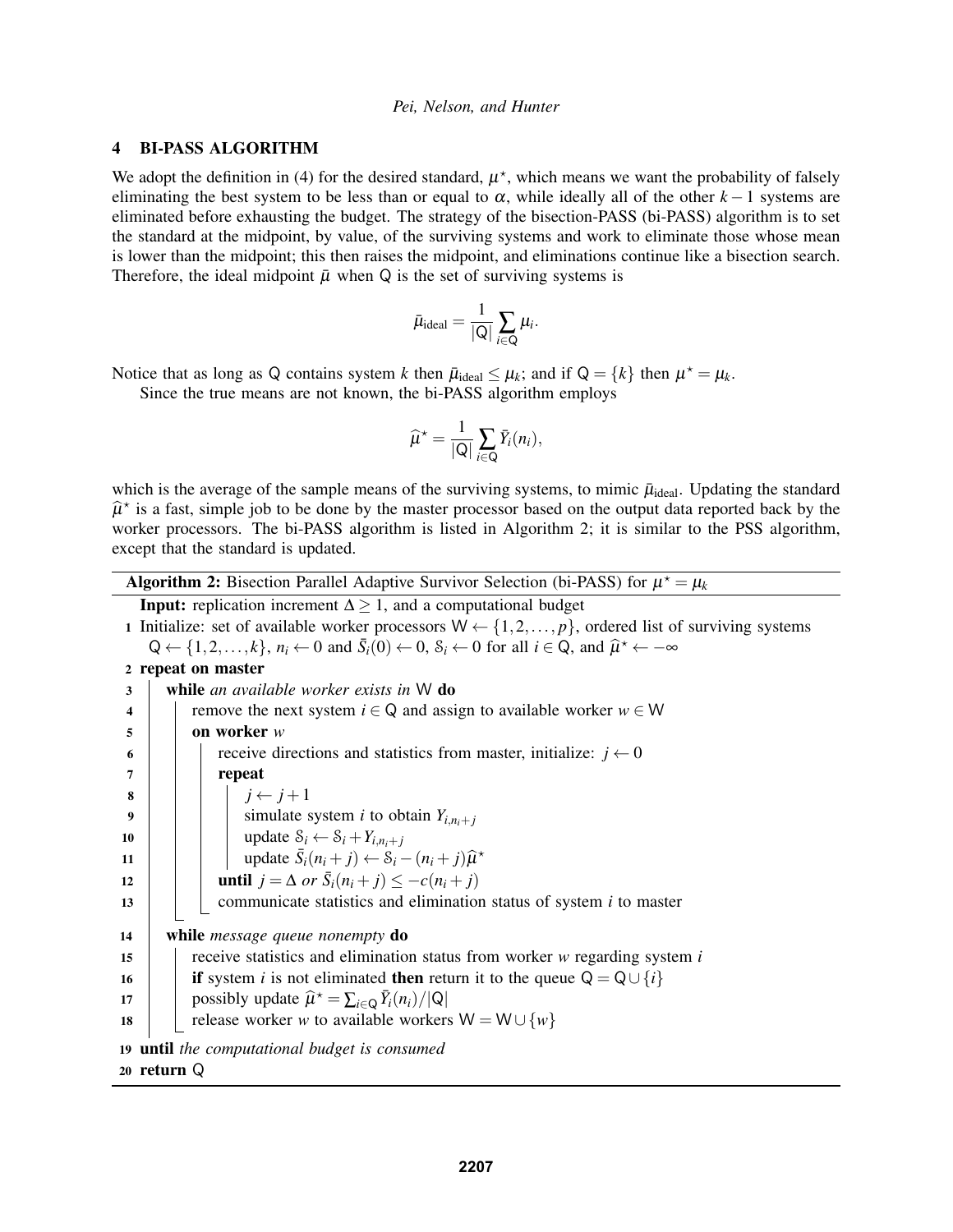While a full mathematical analysis of bi-PASS is not yet available, we present results for a stylized version that suggests why it works (see the empirical results in Section 5 below). The stylized version of bi-PASS employs the following simplifying assumptions:

**Assumption 1.** The system output data are normally distributed with common, known variance  $\sigma^2$ .

Assumption 1 implies that  $c_i(\cdot)$  from Fan et al. (2016) no longer depends on *i*, so it will be denoted by  $c(\cdot)$ . The function  $c(\cdot)$  does depend on the value of  $\sigma^2$ , but does not depend on the means or on *k*. **Assumption 2.** The standard  $\hat{\mu}^* = \hat{\mu}^*(n)$  is updated continually and in sync, so that the standard for existent k at replication *n* is

*system k at replication n is k n*

$$
\widehat{\mu}^*(n) = \frac{1}{k} \sum_{i=1}^k \frac{1}{n} \sum_{j=1}^n Y_{ij}
$$
\n(7)

*and bi-PASS monitors*  $\bar{S}_i(n) = \sum_{j=1}^n (Y_{ij} - \hat{\mu}^*(n)) = \sum_{j=1}^n Y_{ij} - n\hat{\mu}^*(n)$  for  $i = 1, 2, ..., k$ . **Assumption 3.** *Eliminated systems continue to be simulated to update the standard*  $\hat{\mu}^*(n)$  *in Equation* (7)*.* **Theorem 2** Under Assumptions 1–3, bi-PASS guarantees that  $Pr{\{\bar{S}_k(n) \leq -c(n), \text{ some } n < \infty\}} \leq \alpha$ . Proof: By straightforward algebra

$$
\bar{S}_k(n) = \sum_{j=1}^n (Y_{kj} - \widehat{\mu}^*(n)) = \sum_{j=1}^n \left( Y_{kj} - \frac{1}{k} \sum_{i=1}^k \frac{1}{n} \sum_{\ell=1}^n Y_{i\ell} \right)
$$

$$
= \sum_{j=1}^n \left( \frac{k-1}{k} Y_{kj} - \frac{1}{k} \sum_{i=1}^{k-1} Y_{ij} \right) = \sum_{j=1}^n W_j,
$$

where the *W<sub>j</sub>* are i.i.d. normal with mean  $\mu_k - \bar{\mu} > 0$  and variance  $\frac{k-1}{k} \sigma^2$ . But

$$
\Pr\left\{\sum_{j=1}^{n} W_j \leq -c(n)\right\} = \Pr\left\{\sqrt{\frac{k}{k-1}} \sum_{j=1}^{n} W_j \leq -\sqrt{\frac{k}{k-1}} c(n)\right\}
$$
\n
$$
\leq \Pr\left\{\sqrt{\frac{k}{k-1}} \sum_{j=1}^{n} W_j \leq -c(n)\right\}
$$
\n
$$
\leq \alpha,
$$
\n(8)

where (8) follows because  $\sqrt{\frac{k}{k-1}} > 1$ . Notice that  $\sqrt{\frac{k}{k-1}}W_j$  are i.i.d. normal with mean  $\sqrt{\frac{k}{k-1}}(\mu_k - \bar{\mu}) > 0$ and variance  $\sigma^2$ , so the final inequality follows by the design of  $c(\cdot)$ .  $\Box$ 

Remark: Analysis of the stylized model suggests that even with a statistically learned standard it is possible to guarantee the desired EFER, in this case for the best system, system *k*. Since the boundary function  $c(\cdot)$ , or more generally functions  $c_i(\cdot)$  when variances are unequal, do not depend on the number of systems, once eliminations do occur we essentially have a R&S problems with a smaller value of *k*; the result above is valid for any  $k \geq 1$ .

Remark: The literature on multi-armed bandits, especially those that provide a probably approximately correct (PAC) bound, is closely related to R&S. The *median elimination procedure* in Even-Dar et al. (2002) bears a superficial resemblance to our bi-PASS algorithm, in that at the end of a sequential stage all systems (arms) whose means are less than the median of the sample means are eliminated. However, the guarantee is a good selection and not an error rate guarantee, the stages are fully coupled, and the simulation (arm) output is Bernoulli.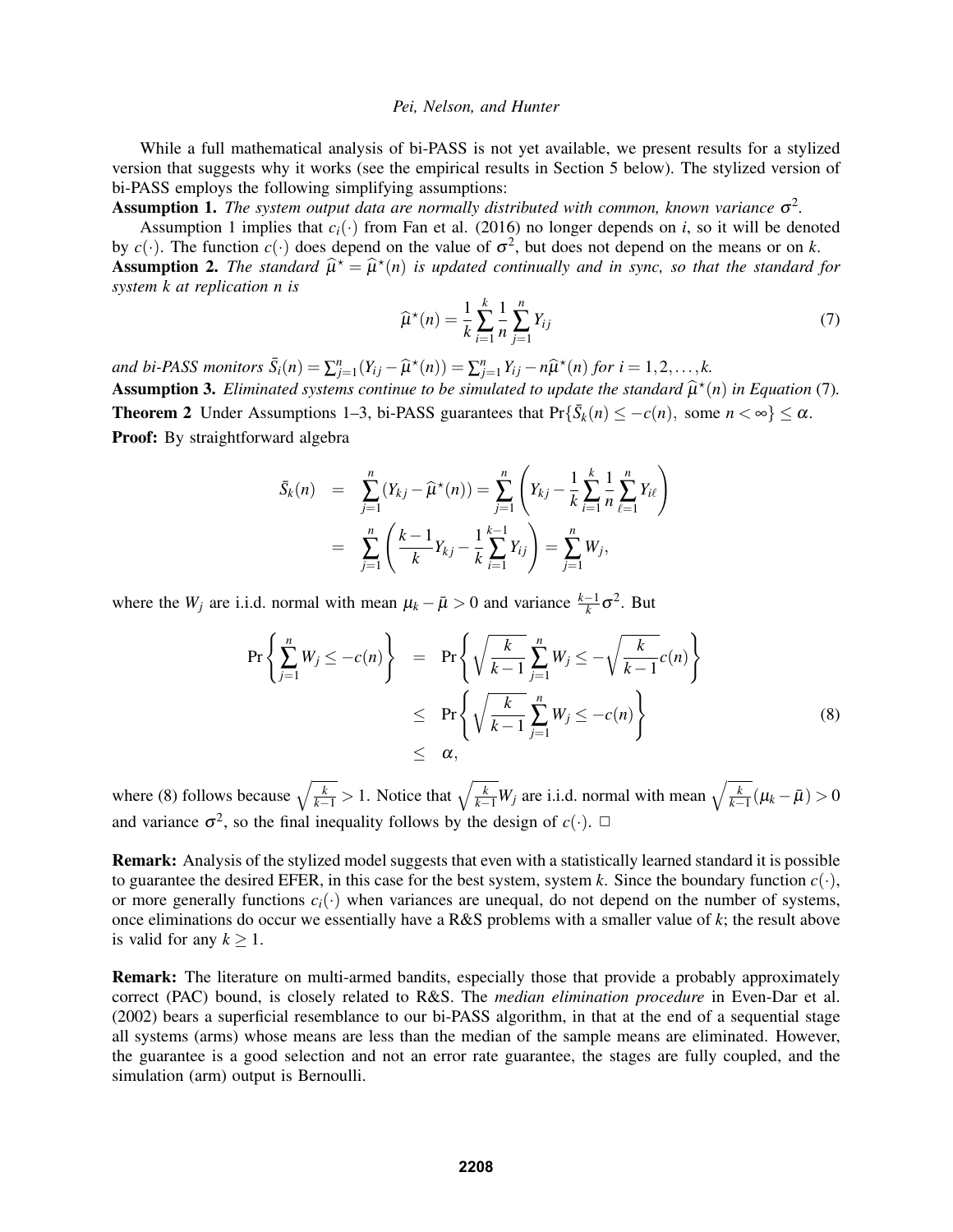### 5 EMPIRICAL STUDY

In this section we summarize the results of some experiments to compare the performance of bi-PASS to PSS. Our focus is on the loss of efficiency from having to "learn" the standard  $\mu^* = \mu_k$  relative to knowing it, which is (of course) not possible in practice but is possible in a controlled study. Stated differently, PSS represents a bound on the efficiency attainable by a PASS algorithm, and we want to see how close bi-PASS gets.

#### 5.1 Description of the Experiments

Rather than implement Algorithms 1 and 2 on a parallel computing platform, we create a discrete-event simulation that represents an environment with  $p+1$  processors as a closed-loop system of two tandem queues: a single-server queue mimicking the master, and a single-buffer-*p*-server queue mimicking the workers. There are initially *k* "customer" entities in the worker queue that represent the *k* systems. Entity *i* carries information corresponding to system *i*, including its current cumulative sum of observations  $\sum_{j=1}^{n_i} Y_{ij}$ , number of obtained observations  $n_i$ , and a local copy of the standard; the standard is  $\mu^* = \mu_k$  for PSS, and  $\hat{\mu}^*$  for bi-PASS.

At any given time a worker processor is simulating at most one system. After a system is simulated by a worker, it exits the queueing loop if it has been eliminated, or proceeds to the master queue if not. After a system is processed by the master, it exits the loop if the updated standard eliminates it, or continues to the worker queue if not. This pattern continues until a prespecified simulation clock time, representing the budget, is attained. The processing time for the master is 1 time unit if it updates the standard, and 0 otherwise. The time per simulation replication on a worker is exponentially distributed with mean  $\beta > 0$ time units; thus, it is defined relative to the master. We do not model message passing, data transfer or initialization time separately.

An *experiment* is defined by setting the following factors: The number of systems *k*, along with the configuration of the true means  $\{\mu_i: i = 1, 2, ..., k\}$ ; the common known variance  $\sigma^2$ ; the number of parallel processors  $p+1$ ; the replication batch size  $\Delta$ ; the mean time per simulation replication  $\beta$ ; and the total time budget *T*. In all cases the output data are normally distributed. For each experiment we run 100 macroreplications of PSS (Algorithm 1) and bi-PASS (Algorithm 2).

Since bi-PASS uses the average of the sample means of the surviving systems as the standard, we require ∆ observations to be obtained from all systems before the standard is updated for the first time and any eliminations can occur. After completing this "first-round" requirement the standard is computed and all systems will have the same local copy when they return to the worker queue to be processed for the second time. From then on the local standards may differ due to asynchronous updating. PSS, on the other hand, uses the true mean of the true best system as the known standard. Nevertheless, we also impose the first-round requirement to represent the need to estimate  $\sigma^2$  in practice. For PSS the local copy of the standard is always  $\mu^* = \mu_k$ . Since the standard is not updated by the master, the processing time of the master is always 0 for PSS. For both bi-PASS and PSS we use the boundary function  $c(t) = \sqrt{[\gamma + \log(t+1)](t+1)}$  and choose the constant  $\gamma = 10.4$  based on a table from Fan et al. (2016) to be appropriate for a known-variance case.

We compare the performance of bi-PASS and PSS by analyzing their ability to protect the true best system, system *k*, and ability to eliminate the inferior systems 1,2,..., *k* −1. We examine each method's empirical false elimination rate (FER) and average surviving subset size at termination time *T*. For a particular macroreplication we say that a false elimination occurs if the best system is eliminated, therefore the empirical FER is the proportion of macroreplications in which false eliminations occur.

We consider the following factor settings:  $k = 10,000$  systems with means  $\mu_i = \sqrt{i}$  for  $i = 1,2,...,k$ , employing  $p+1 = 101$  processors with per replication mean compute time  $\beta = 50$ , and nominal EFER  $\alpha = 0.005$ . We let the time budget *T* be 1 million, 10 million, and 100 million time units, representing small, medium, and large-budget cases. We let the batch size  $\Delta$  be 10 or 100 replications to examine the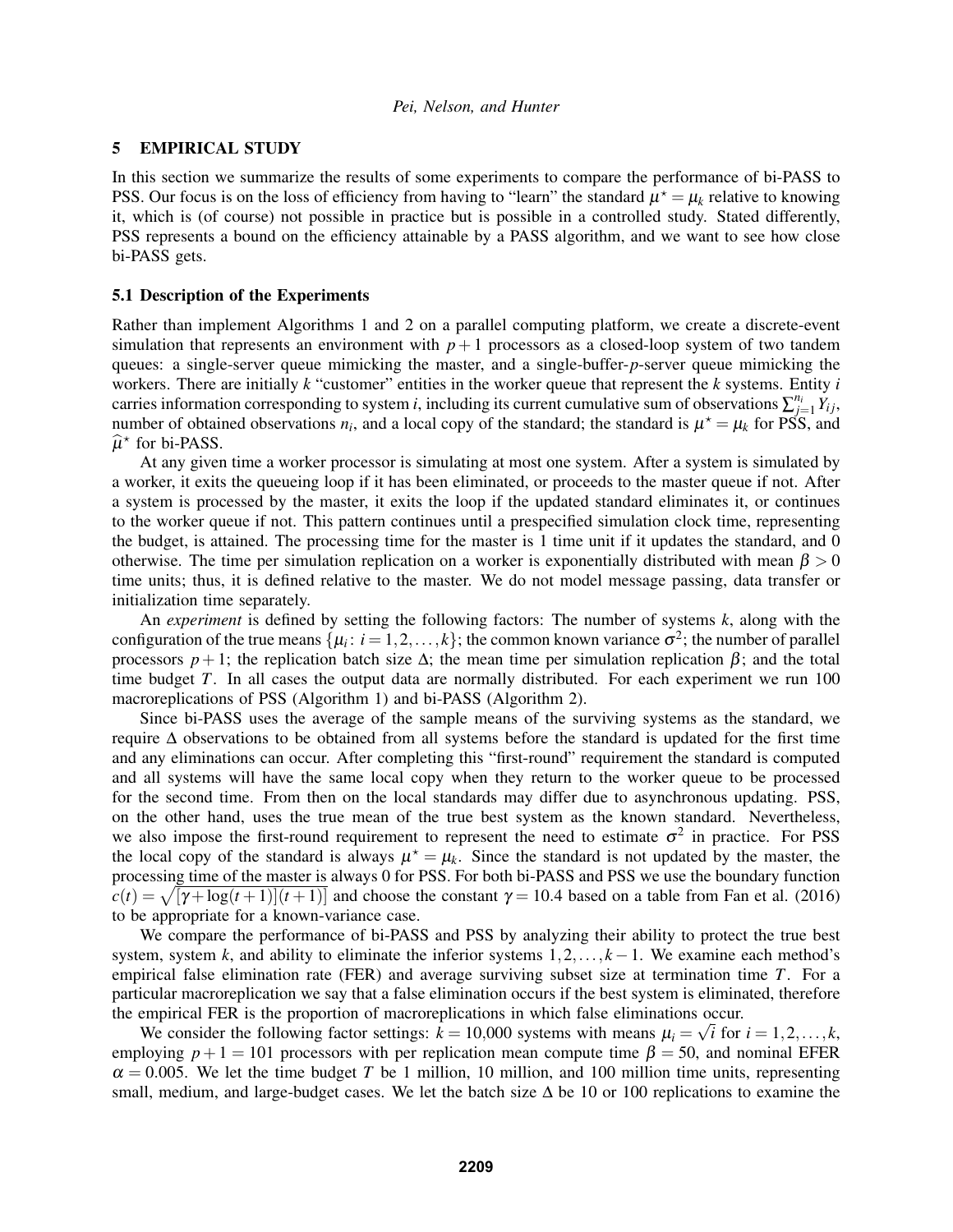effect of many short runs vs. fewer long runs of each system on each return to the workers. We consider output variance  $\sigma^2 = 1$  and  $\sigma^2 = 10$ . We also tested two different initial orderings of the systems in the worker queue: from best to worst (BtoW) and from worst to best (WtoB). In a real problem we expect the order to be scrambled; however, by employing these extreme cases we can examine the effect of initial ordering.

### 5.2 Experiment Results

Out of 2400 macroreplications (24 experiments  $\times$  100 macroreplications each), we observed only 1 false elimination for PSS; and we observed no false eliminations for PASS out of 2400 macroreplications. This result suggests that an EFER  $\leq 0.005$  was achieved.

Table 1 displays the results for surviving subset size. When the output variance  $\sigma^2$  is larger, the surviving subset sizes are also larger. This trend demonstrates that the boundary function is more cautious about eliminating systems when there is more variability. In all configurations, the surviving subset size for PASS was larger than PSS, in most cases roughly twice as large. This difference in subset size is the cost of learning the standard as opposed to having perfect knowledge, as using the average of the sample means of the surviving systems as the standard eliminates systems less aggressively compared to using the true value of the best. A doubling of the subset size seems quite reasonable.

When the budget *T* is small and the batch size  $\Delta$  is large, both bi-PASS and PSS had large surviving subsets compared to the same budget with the smaller batch size. This effect happens because the number

|                            |                      |          |                 | bi-PASS            | <b>PSS</b>         |
|----------------------------|----------------------|----------|-----------------|--------------------|--------------------|
| Variance                   | <b>Initial Order</b> | $\Delta$ | T               | <b>Subset Size</b> | <b>Subset Size</b> |
| $\sigma^2=1$               | WtoB                 | 10       | 10 <sup>6</sup> | 13.6               | 6.7                |
|                            |                      |          | $10^{7}$        | 4.8                | 2.5                |
|                            |                      |          | 10 <sup>8</sup> | 1.9                | 1.0                |
|                            |                      | 100      | $10^{6}$        | 131.6              | 113.2              |
|                            |                      |          | $10^{7}$        | 5.0                | 2.5                |
|                            |                      |          | $10^{8}$        | 2.0                | 1.0                |
| $\sigma^2 = 1$             | <b>BtoW</b>          | 10       | $10^{6}$        | 13.9               | 6.9                |
|                            |                      |          | $10^{7}$        | 4.6                | 2.5                |
|                            |                      |          | $10^{8}$        | 2.0                | 1.0                |
|                            |                      | 100      | $10^{6}$        | 5709.8             | 170.3              |
|                            |                      |          | $10^{7}$        | 5.0                | 2.6                |
|                            |                      |          | $10^{8}$        | 2.0                | 1.0                |
| $\overline{\sigma^2} = 10$ | WtoB                 | 10       | $10^{6}$        | 40.8               | 19.3               |
|                            |                      |          | $10^{7}$        | 13.3               | 6.7                |
|                            |                      |          | $10^{8}$        | 4.7                | 2.4                |
|                            |                      | 100      | $10^{6}$        | 363.2              | 162.2              |
|                            |                      |          | $10^{7}$        | 13.5               | 6.6                |
|                            |                      |          | $10^{8}$        | 4.7                | 2.5                |
| $\sigma^2 = 10$            | <b>BtoW</b>          | 10       | $10^{6}$        | 42.45              | 19.2               |
|                            |                      |          | $10^{7}$        | 13.3               | 6.6                |
|                            |                      |          | $10^{8}$        | 4.7                | 2.5                |
|                            |                      | 100      | $10^{6}$        | 5770.1             | 268.9              |
|                            |                      |          | $10^{7}$        | 14.0               | 6.8                |
|                            |                      |          | 10 <sup>8</sup> | 4.7                | 2.5                |

Table 1: Empirical performance of bi-PASS vs. PSS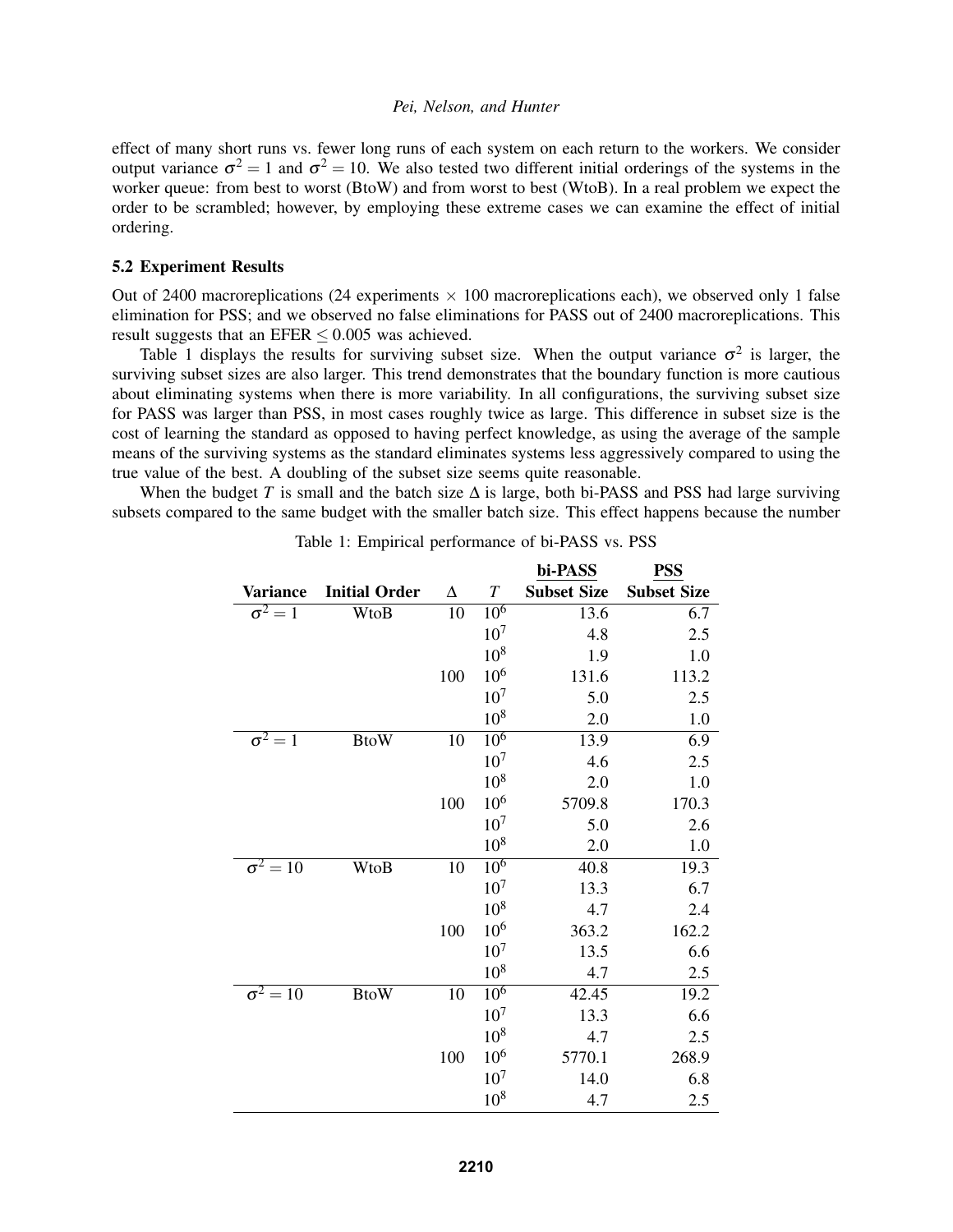of observations will not be very evenly distributed at termination time *T* when *T* is small and the batch size  $\Delta$  is large. In this case, we expect that many inferior, but surviving systems that could have been eliminated by just a few additional observations are still in the worker queue while waiting for large simulation batches for other systems to complete.

The large-batch-size effect becomes even more prominent when the worker queue is preloaded with systems from best to worst. Since superior systems have a lower probability of being eliminated, they are more likely to survive for most or all of their  $\Delta$  replications compared to inferior systems. In this case, bi-PASS has a dramatically larger surviving subset than PSS, because the faster that inferior systems are eliminated, the faster that the bi-PASS standard increases. There is a compounding effect that having a large number of inferior systems surviving prevents the standard from increasing, which causes inferior systems to be eliminated slowly. When the budget is sufficiently large to accommodate a large batch size, there is no longer the problem of inferior systems not getting the chance to be eliminated. These results indicate the potential for choosing the batch size  $\Delta$  adaptively.

To further illustrate how learning the standard affects elimination of inferior systems, Figure 1 plots the surviving subset size as a function of computation time for the case of  $\sigma^2 = 1$ ,  $\Delta = 10$  and WtoB for the first 2,500,000 time units of computer budget, averaged across 10 macroreplications. bi-PASS, with an estimated standard, tracks PSS, which exploits knowing the true value of the best, quite effectively after an initial lag.

## ACKNOWLEDGEMENTS

Hunter's research was partially supported by the National Science Foundation under Grant Number CMMI-1554144. Nelson and Pei's research was partially supported by the National Science Foundation under Grant Number CMMI-1537060.

#### **REFERENCES**

Benjamini, Y., and Y. Hochberg. 1995. "Controlling the False Discovery Rate: A Practical and Powerful Approach to Multiple Testing". *Journal of the Royal Statistical Society, Series B* 57(1):289–300.



Figure 1: Number of survivors vs. computer time of bi-PASS vs. PSS for the first 2,500,000 time units of the computer budget when  $\sigma^2 = 1$  and  $\Delta = 10$ .